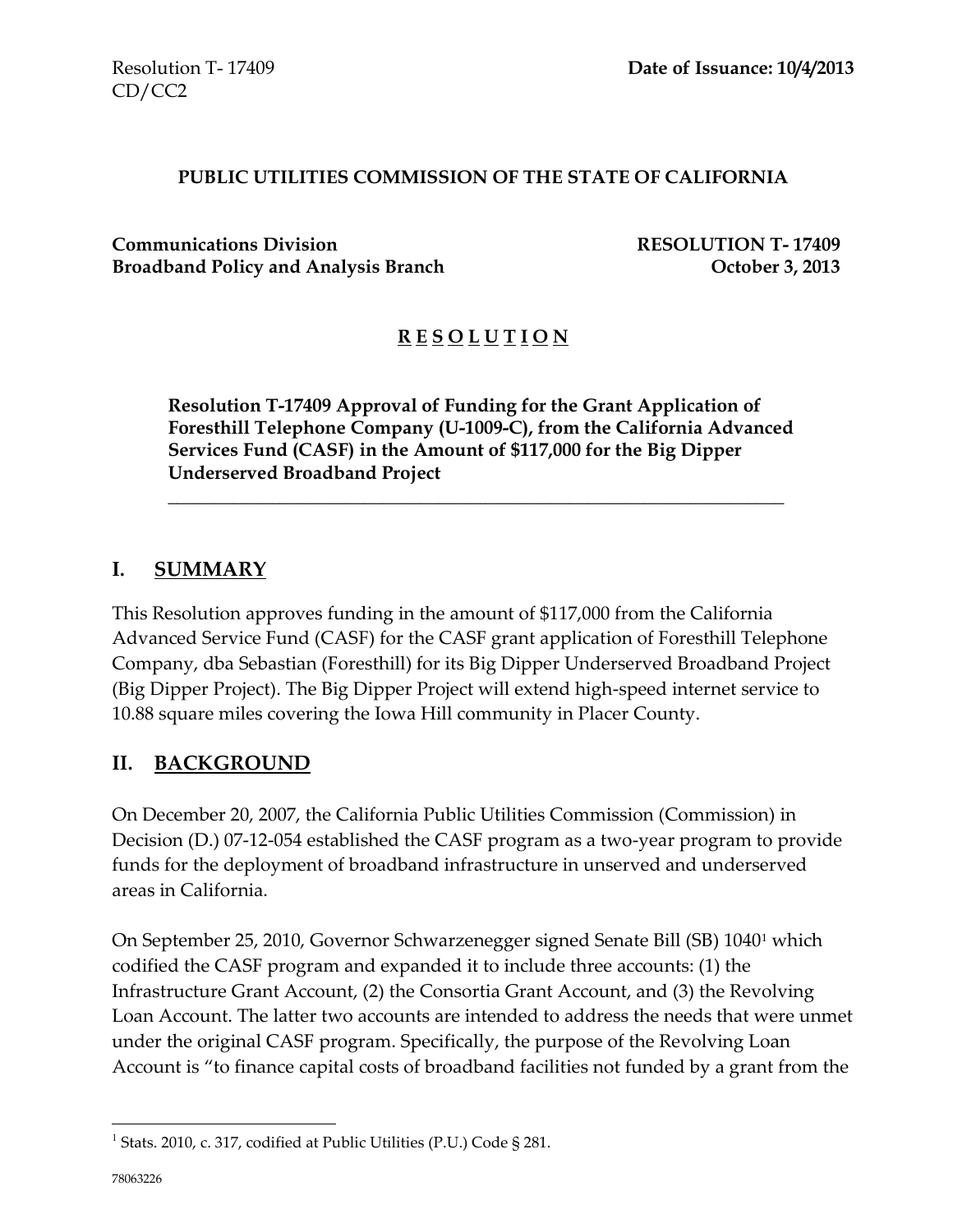Broadband Infrastructure Grant Account."<sup>2</sup> SB 1040 also expanded the CASF fund from \$100 million to \$225 million adding \$100 million to the Infrastructure Grant Account and allocating \$10 million and \$15 million to the Consortia Grant Account and the Revolving Loan Account, respectively.<sup>3</sup>

On February 1, 2012, the Commission approved D.12-02-015 to implement new guidelines for the Infrastructure Grant and Revolving Loan Accounts. Key provisions of the Decision include:

- A maximum CASF grant award of 70 percent of project costs for unserved areas and 60 percent for underserved areas;
- A definition of an underserved area, "where broadband is available, but no wireline or wireless facilities-based provider offers service at advertised speeds of at least 6 megabits per second (Mbps) downstream and 1.5 Mbps upstream (6 Mbps /1.5 Mbps);" and
- A Revolving Loan Program to provide supplemental financing for projects also applying for CASF grant funding (up to 20% of projects costs, with a maximum of \$500,000), utilizing the same project and applicant eligibility requirements as the Infrastructure Grant Program.

Consequently, on May 10, 2012, the Commission approved Resolution T-17362 which established the application deadlines for the CASF Broadband Infrastructure Grant Account and the Revolving Loan Account as follows:

- October 1, 2012, for unserved areas;
- February 1, 2013, for underserved areas not previously funded by the CASF and hybrid projects that cover both unserved and underserved areas; and,
- A date to be determined for projects in underserved areas where the existing broadband infrastructure was partially funded by a CASF grant.

On January 31, 2013, Foresthill, an incumbent local exchange carrier, submitted an application for CASF funding in the underserved area of Iowa Hill in Placer County.

# **III. NOTICE/PROTESTS**

Communications Division (CD) posted the proposed project area map, census block groups (CBGs), and zip codes by county for the Big Dipper Project on the Commission's CASF webpage under "Pending New CASF Applications to Offer Broadband as of

 $\overline{a}$ 

<sup>&</sup>lt;sup>2</sup> P.U. Code § 281(e).

 $3$  P.U. Code § 281(b)(1).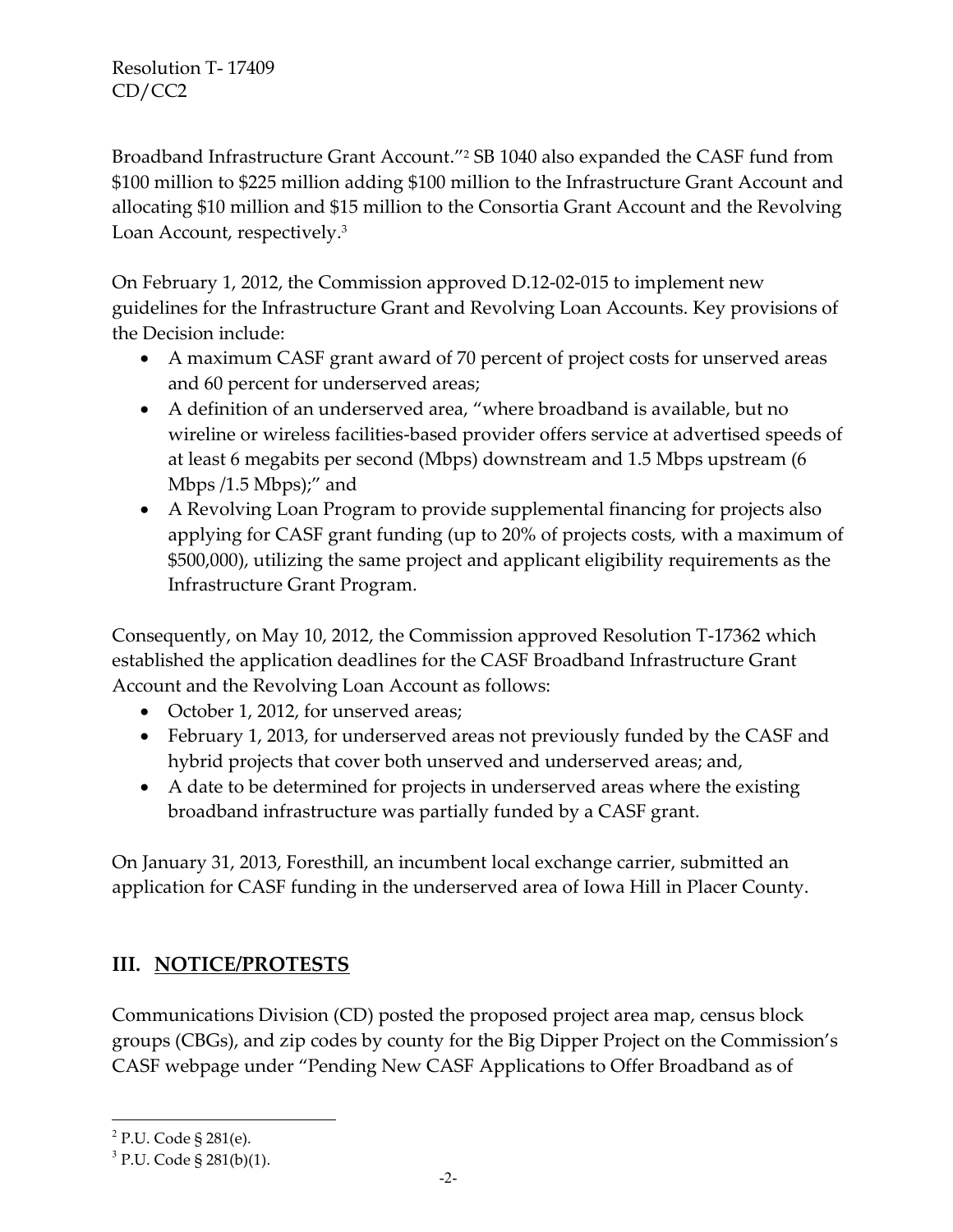February 11, 2013." CD did not receive any challenges from any broadband provider purporting to provide service at served speeds in the proposed project areas.

# **IV. DISCUSSION**

This Resolution approves CD's recommended CASF fund award of \$117,000 for the Big Dipper Project. This award represents 60% of the total project cost of \$195,000. Key project information and maps are shown in Appendix A.

### A. Project Overview

Foresthill has been a provider of local exchange service for more than 100 years. Aside from local exchange service, it also provides broadband and video security services. Iowa Hill currently receives its telephone and internet services via an unlicensed microwave radio site that is fed by fiber from the Foresthill central office. That radio site serves two far end radios in Iowa Hill. Each radio site is powered by a complete solar power system, as the community of Iowa Hill has no commercial power at this time. Foresthill proposes to upgrade the microwave radio sites which are currently providing internet access to the Iowa Hill area in order to provide high speed internet service over a 10.88 square mile area. The CBG impacted by the project area is: 060610202003.

Foresthill has targeted the area for broadband deployment because of the existence of customer demand and because it determined that the project is economically feasible with the assistance of a CASF grant of \$117,000, or 60% of total project costs, to match Foresthill's funding of \$78,000.

When completed, the project will reach an estimated 84 households at maximum advertised speeds of 10 Mbps/ 3 Mbps, which is above the served threshold of 6 Mbps/ 1.5 Mbps. Foresthill estimates the project will initially yield 42 potential subscriber households in the proposed area.

Foresthill has committed to a broadband pricing plan under the terms shown below for two years, starting from the beginning date of service. This commitment is for its affiliate, Audeamus, which will provide internet access over Foresthill's network. Foresthill will also provide wholesale access to its network to other internet service providers whose rates may differ from Audeamus. Since Foresthill provides network access to its broadband facilities under the National Exchange Carrier Association federal tariff, the standalone prices are higher. The recurring monthly rates assume a one year commitment by the customer.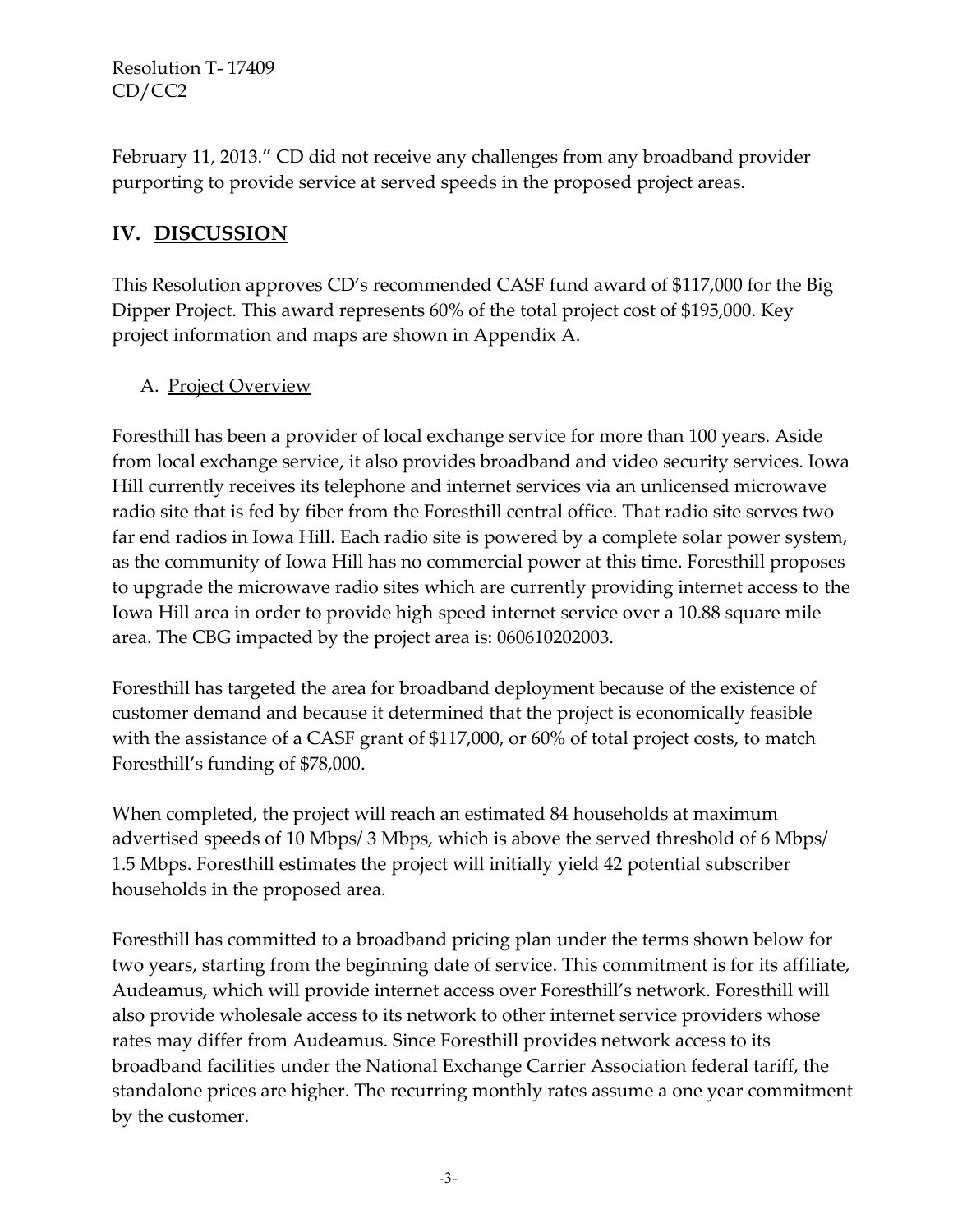|                                   | Standalone Broadband | <b>Broadband Service Rates</b> |  |
|-----------------------------------|----------------------|--------------------------------|--|
|                                   | <b>Service Rates</b> | When Bundled with Voice        |  |
|                                   |                      | Service*                       |  |
| <b>Recurring Monthly Charges:</b> |                      |                                |  |
| Entry Level Speed (1.5            | N/A                  | \$29.95                        |  |
| Mbps/.384 Mbps)                   |                      |                                |  |
| Standard Speed(6 Mbps/            | \$69.95              | \$49.95                        |  |
| $1.5$ Mbps)                       |                      |                                |  |
| Other Speed Tier (10 Mbps/        | \$79.95              | \$59.95                        |  |
| 3 Mbps)                           |                      |                                |  |
| Non-recurring Charges:            |                      |                                |  |
| Standard Router (optional)        | \$2.95               | \$2.95                         |  |
| Wireless Router (optional)        | \$4.95               | \$4.95                         |  |
| Installation                      | Fee Waived           | Fee Waived                     |  |

\* This price requires that the customer subscribe to telephone service in addition to broadband service.

#### B. Project Qualification

To qualify for the CASF program, the applicant is required to submit proof that the area is unserved or underserved by submitting shapefiles of the proposed project. CD reviews the submitted shapefiles and compares them with United States 2010 Census data and the California Interactive Broadband Availability map, which is based on broadband availability data as of June 30, 2012. Once CD determines that the area is eligible either as an unserved or underserved area, CD evaluates all other information submitted by the applicant to determine if the project meets the requirements outlined in D.12-02-015. Other information CD reviews includes: proof of a Certificate of Public Convenience and Necessity (CPCN) from the Commission; descriptions of current and proposed broadband infrastructure; number of potential subscriber households and average income; project construction schedule; project budget; proposed pricing and commitment period for new subscribers; and financial viability of the applicant.

As an initial step in the review of Foresthill's application, CD checked the CBGs submitted in the project application to determine that the project was indeed underserved. In doing so, CD found that there was a possibility that Smarter Broadband, a fixed wireless provider, and Verizon Wireless, a mobile broadband provider, were providing internet at served speeds in this area. In order to determine actual internet speeds in this area, Foresthill used the Commissions's mobile testing app, CalSPEED. Based on these test results, CD found that the areas were indeed underserved. The California Interactive Broadband Availability map shows broadband availability at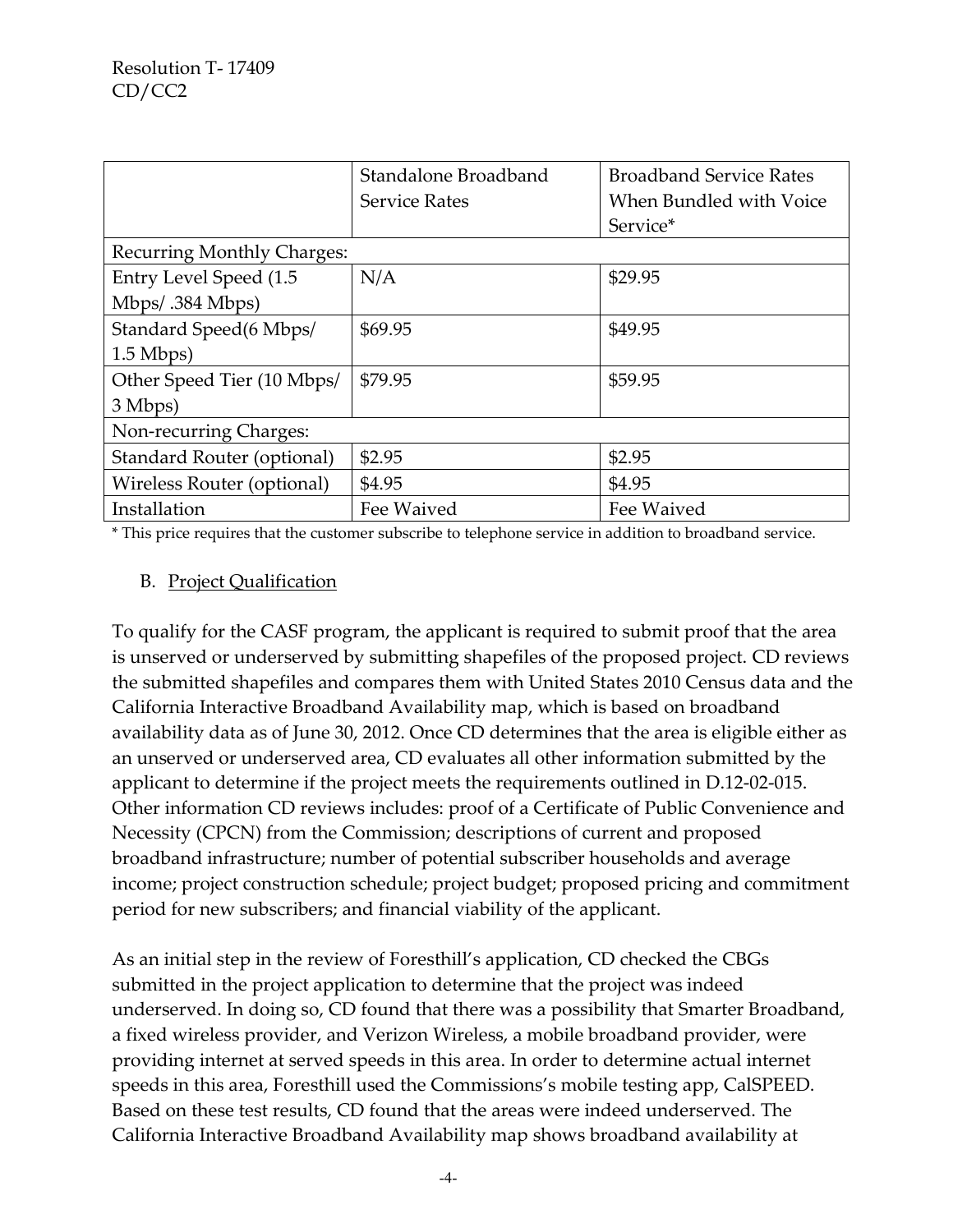served speeds by a satellite provider, Skycasters, LLC in the Big Dipper Project area. However, as adopted in D.12-02-015, the Commission does not consider satellite broadband service in CASF project evaluation, unless the satellite project is in an area that was previously CASF funded.<sup>4</sup>

Additionally, CD requested greater detail for the project budget and estimated economic life of assets to be funded. CD also obtained a revised pricing plan to include standalone broadband service rates. Lastly, Foresthill provided CD with information that substantiated its claim of potential customer households, including households counted using a third party vendor, a list of households in the area in 2007 which had been interested in telephone service when that option was made available in 2010, and a count of households done by Foresthill's plant department.

## C. Project Evaluation and Recommendation for Funding

CD evaluated the application with respect to the scoring criteria defined in D.12-02-015, Appendix 1, Section VIII (Scoring Criteria). The scoring criteria include: (i) Funds Requested per Potential Customer, (ii) Speed, (iii) Financial Viability, (iv) Pricing, (v) Total Number of Households in the Proposed Area, (vi) Timeliness of Completion of Project, (vii) Guaranteed Pricing Period, and (viii) Low-Income Areas. In addition, five bonus points are added to the score of an applicant that is able to submit local government and community endorsements or letters of support.

This project had an above average overall score relative to other projects. It also scored particularly high in the areas of funds requested per customer, timeliness, and low income areas. It requested \$1,393 per customer and aims to complete the project within five months, which is much faster than the 24 month deadline imposed by the CASF rules. The median income in this area is \$33,250, which is well below the state median of \$61,632.<sup>5</sup>

## D. Safety Impact

l

The project area includes the Iowa Hill Volunteer Fire Department, which may benefit from the project. Iowa Hill is located about 22 miles from Foresthill, served by winding rural roads that may be closed seasonally. Further, during the fire of 2012, it was

<sup>&</sup>lt;sup>4</sup> This determination was based on the limited speed capabilities of satellite services, the cost to the consumer, high latency, and unreliability known at the time of the decision, D. 12-02-015 at 13-15. Since that time, like other technologies, satellite services have improved.

<sup>&</sup>lt;sup>5</sup> U.S. Department of Commerce and U.S. Census Bureau, State and County Quick Facts, 2010 (last visited Aug. 19, 2013) [http://quickfacts.census.gov/qfd/states/06000.html.](http://quickfacts.census.gov/qfd/states/06000.html)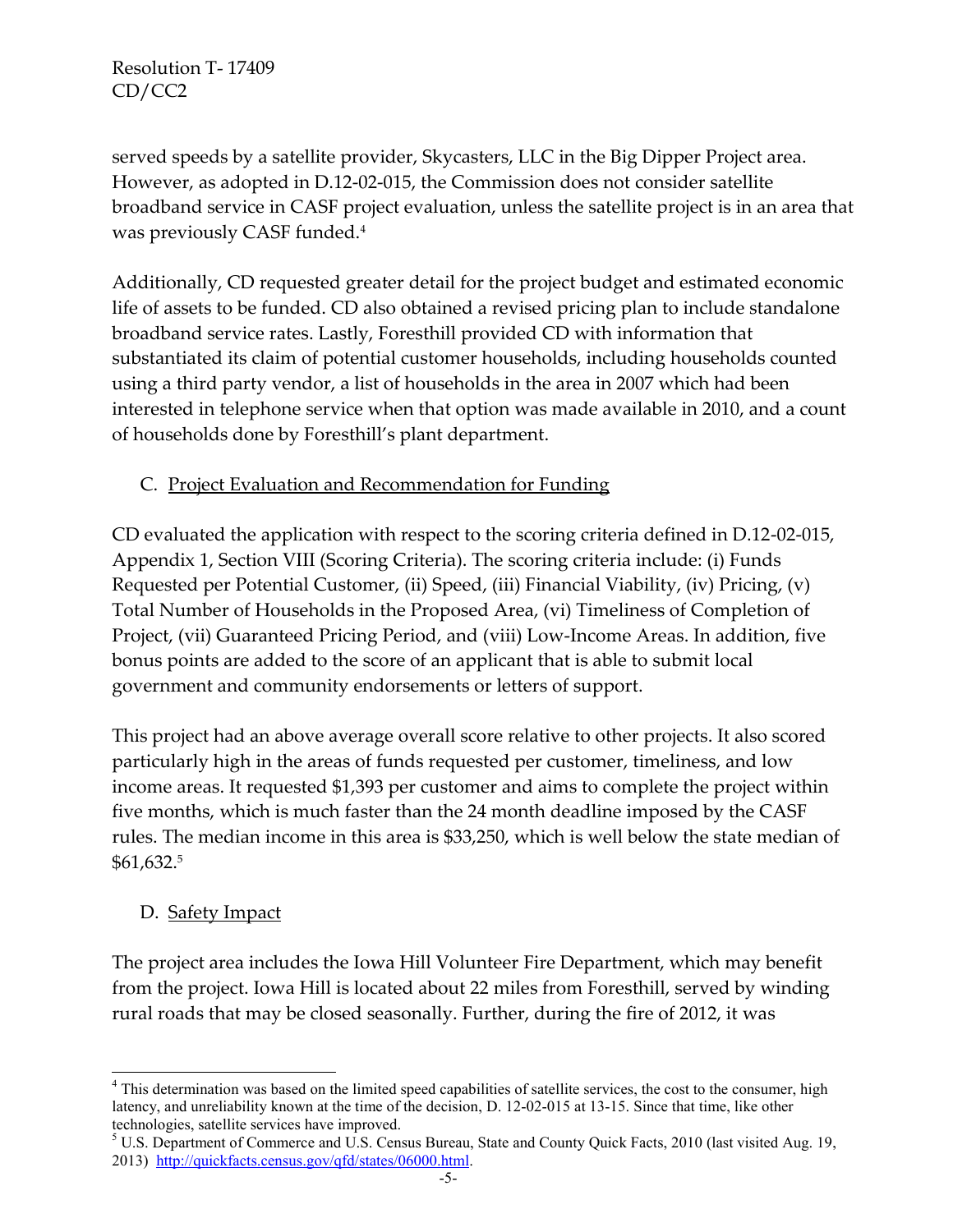anecdotally reported that communications were disrupted and residents had to drive into the community of Foresthill to exchange information with regard to the fire's location.

# **V. COMPLIANCE REQUIREMENTS**

Foresthill is required to comply with all guidelines, requirements, and conditions associated with the grant of CASF funds as specified in D.12-02-015. Such compliance includes, but is not limited to:

# A. California Environmental Quality Act (CEQA)

All CASF grants are subject to CEQA requirements unless the project is categorically exempt pursuant to CEQA guidelines.

Foresthill provided the Commission with construction plans for the Big Dipper Project area. It consists of replacing the existing unlicensed sixteen and eight channel microwave radios with one GB licensed radio. Foresthill will replace seven existing Occam Digital Loop Carrier (DLC) blades with two Ethernet DLC blades. It will also replace coaxial cables between radios and DLC equipment with fiber optic cables. Additionally, Foresthill will replace the existing battery system with a larger capacity battery system to support the additional equipment. Accordingly, this project meets the criteria of the CEQA categorical exemption for minor alterations to land. <sup>6</sup> Thus, the Commission is not required to conduct an environmental review pursuant to CEQA before approving this project.

# B. Reporting

Grantees must submit quarterly progress reports on the status of the project irrespective of whether grantees request reimbursement or payment. Before full payment of the project, the CASF recipient must submit a project completion report. Progress reports shall use the schedule for deployment, major construction milestones and costs submitted in the proposal; indicate the actual date of completion of each task/ milestone; problems and issues encountered and the actions taken to resolve these problems and issues during project implementation and construction; and identify future risks to the project. Recipients shall also include test results on the download and upload speeds on a CBG and zip code basis in the final completion report. Recipients must certify that each progress report is true and correct under penalty of perjury.

l

<sup>6</sup> CEQA Guidelines § 15304 G.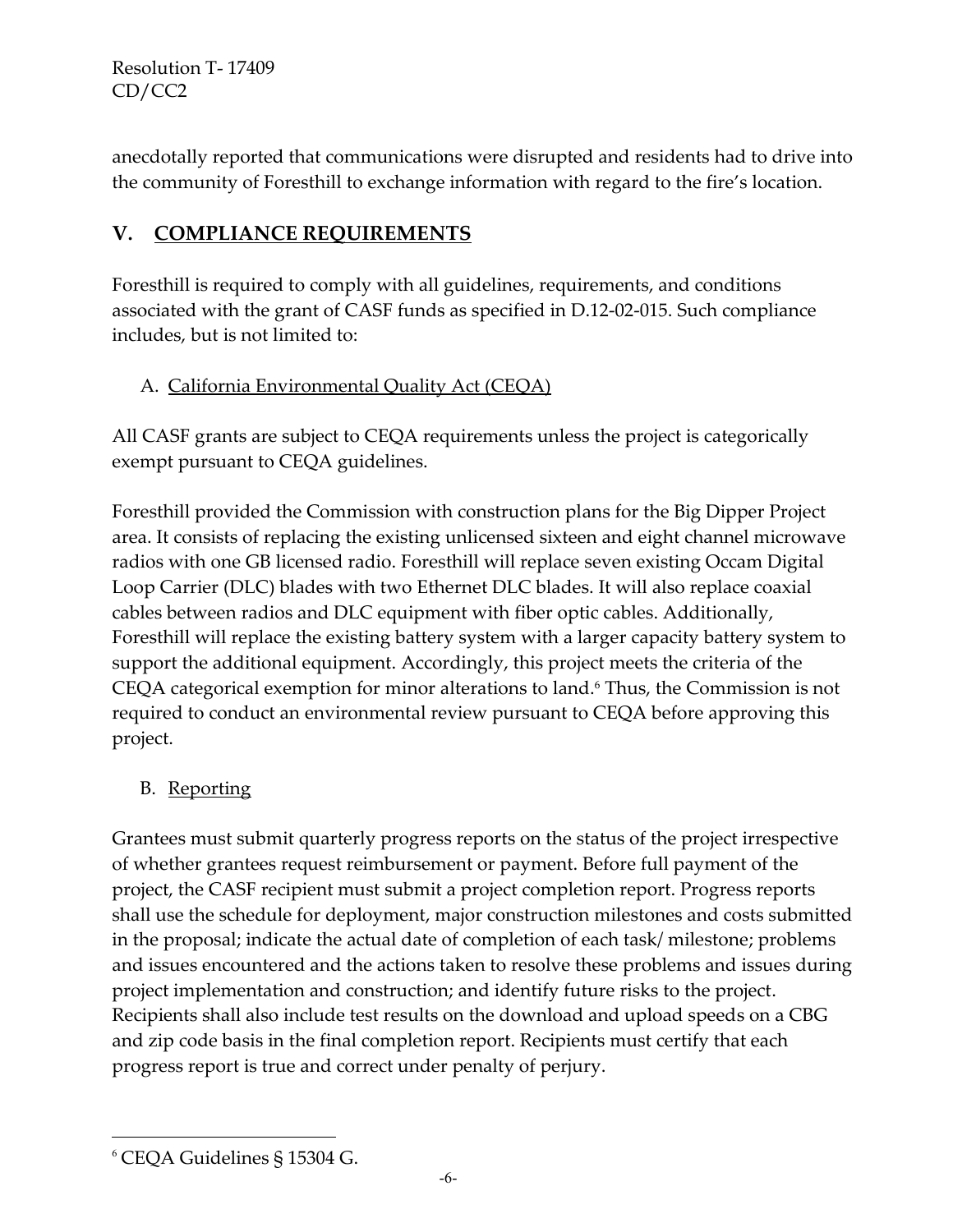### C. Submission of Form 477

The Federal Communications Commission (FCC) currently requires broadband providers to biannually submit the Form 477, which includes speed data. While there is an imperfect match between the data that is reported in the Form 477 and to the CASF, Form 477 data will be useful in documenting CASF deployment for the new service area of the carrier. CASF recipients shall submit a copy of their Form 477 data directly to the Commission, under General Order 66-C, when they submit this data to the FCC for a five-year period after completion of the project. $^7$ 

D. Deployment Schedule

The Commission expects Foresthill to complete the project within five months from the start date. If the applicant is unable to complete the proposed project within the five month timeframe identified in its application, it must notify CD's Director as soon as it becomes aware of this prospect. The Commission may reduce payment for failure to notify CD's Director and timely complete the project. In D.12-02-015, the Commission required complete build-out of a CASF funded project within 24 months from approval of the application.

## E. Execution and Performance

l

CD and the CASF grant recipient shall determine a project start date after the Commission has granted all approvals to the CASF grant recipient. Should the recipient or Contractor fail to commence work at the agreed upon time, the Commission, upon five days written notice to the CASF recipient, reserves the right to terminate the award.

In the event that the CASF recipient fails to complete the project, in accordance with the terms of approval granted by the Commission, the CASF recipient must reimburse some or all of the CASF funds that it has received.

The CASF grant recipient must complete all performance under the award on or before the termination date of the award.

<sup>7</sup> *Approval of the California Advanced Services Fund (CASF) Application Requirements and Scoring Criteria for Awarding CASF Funds* (2008) Cal. P.U.C. Res. No. T-17143 at 4.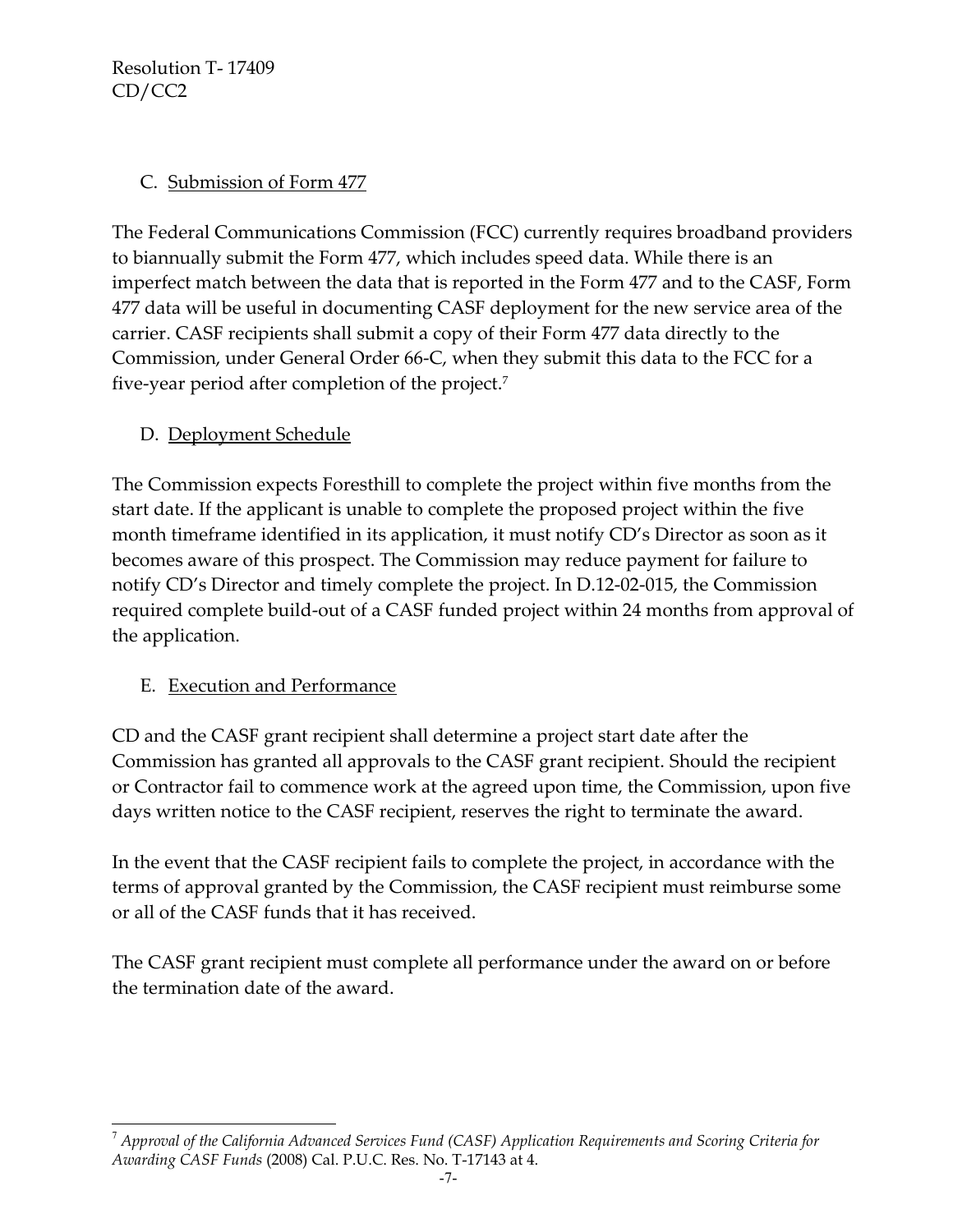## F. Performance Bond

The Commission does not require a performance bond if the applicant certifies that the percentage of the total project costs it is providing comes from its capital budget and is not obtained from outside financing. In its application, Foresthill certified that 40% of the total project costs it is providing will come from its existing capital budget. Therefore, a performance bond is not required for this project.

# G. Price Commitment Period

The minimum required price commitment period for broadband service to all households within the project area is two years. Foresthill guarantees the price of service offered in the project area for two years.

# H. Project Audit

The Commission has the right to conduct any necessary audit, verification, and discovery during project implementation and construction to ensure that CASF funds are spent in accordance with Commission approval.

The recipient's invoices will be subject to a financial audit by the Commission at any time within three years of completion of the work.

## I. Providing Voice Service

Foresthill currently provides voice services, which meet the FCC standards for E-911 service and utilize battery backup power. Foresthill will continue to provide voice services.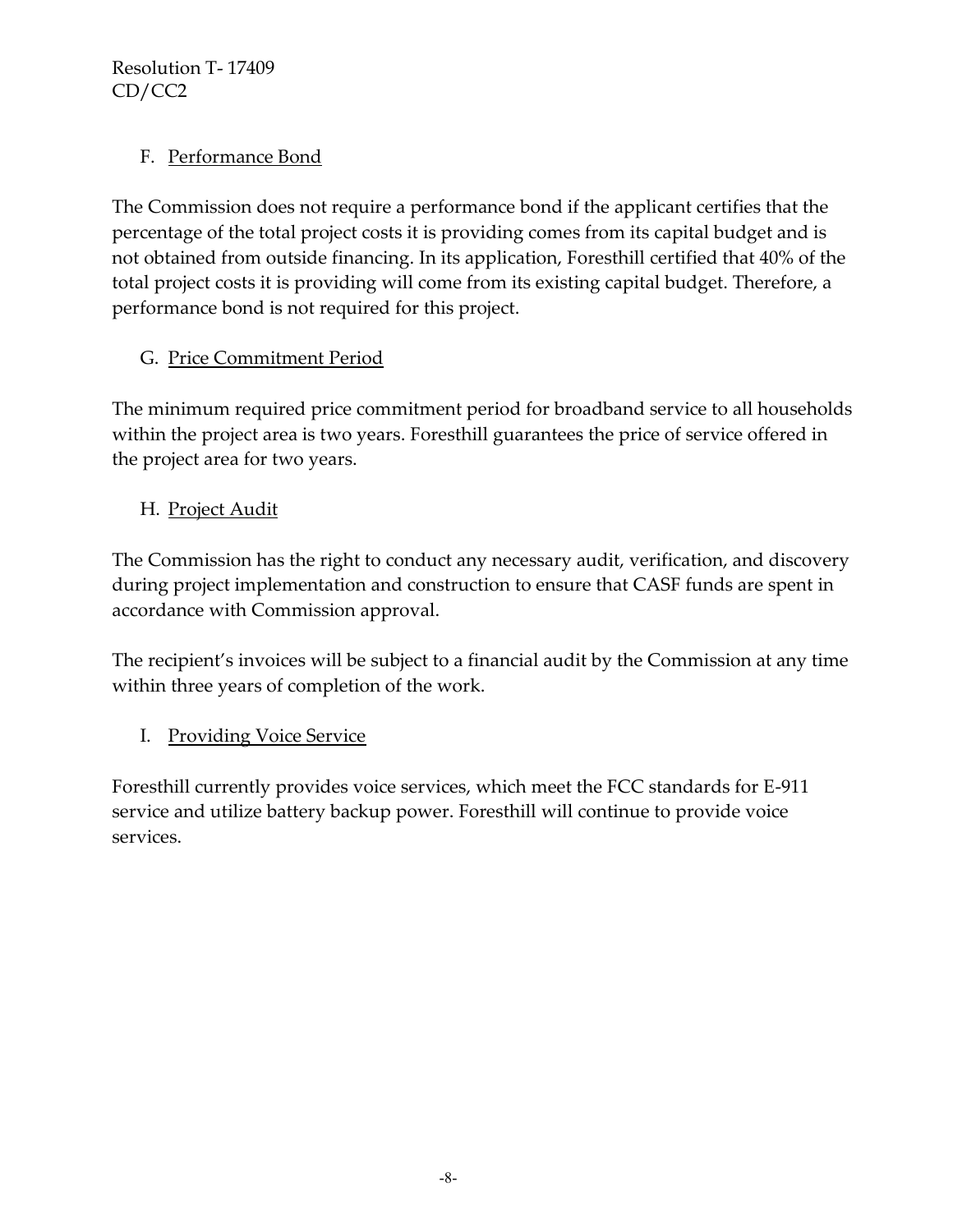# **VI. PAYMENTS TO CASF RECIPIENTS**

Submission of invoices from and payments to Foresthill shall be made in accordance with Section XI of Appendix 1, of D.12-02-015 and according to the guidelines and supporting documentation required in D.12-02-015.

Payment to Foresthill shall follow the process adopted for funds created under P. U. Code § 270. The following table describes the timeline for processing CASF payments.

| Event                                | Payment Cycle 1                  | Payment Cycle 2                 |
|--------------------------------------|----------------------------------|---------------------------------|
|                                      | (Day/Month)                      | (Day/Month)                     |
| Invoices due from                    | 5 <sup>th</sup> of Month 1       | $20th$ of Month 1               |
| Foresthill, to CD                    |                                  |                                 |
| Payment letters from CD to           | On 19th of Month 1               | On $4th$ of Month 2             |
| Administrative Services <sup>8</sup> |                                  |                                 |
| Invoices submitted from              | $20th$ through $26th$ of Month 1 | $5th$ through $13th$ of Month 2 |
| Administrative Services to           |                                  |                                 |
| <b>State Controller's Office</b>     |                                  |                                 |
| (SCO) for payments                   |                                  |                                 |

Foresthill may submit its invoices under Payment Cycle 1 or 2.

If any date in this payment schedule falls on a weekend or holiday, that date will be advanced to the next business day, but the remaining dates in the payment schedule will remain unchanged. The State Controller's Office (SCO) requires 14- 21 days to issue payment from the day that requests are received by SCO.

# **VII. COMMENTS ON DRAFT RESOLUTION**

In compliance with P.U. Code § 311(g), a notice letter was emailed on September 3, 2013, informing all applicants filing for CASF funding, parties on the service list of R.06-06-028, and the CASF distribution list of the availability of the draft of this Resolution for Public Comments at the Commission's website [http://www.cpuc.ca.gov/PUC/documents/.](http://www.cpuc.ca.gov/PUC/documents/) This letter also informed parties that the final conformed Resolution adopted by the Commission will be posted and available at this same website.

No opening or reply public comments were submitted on this Resolution.

 $\overline{a}$ <sup>8</sup> The above schedule is contingent on the CASF recipient submitting clear, complete, and error-free invoices to CD. Additional time to process payments may be necessary if CD finds problems with the submitted invoices.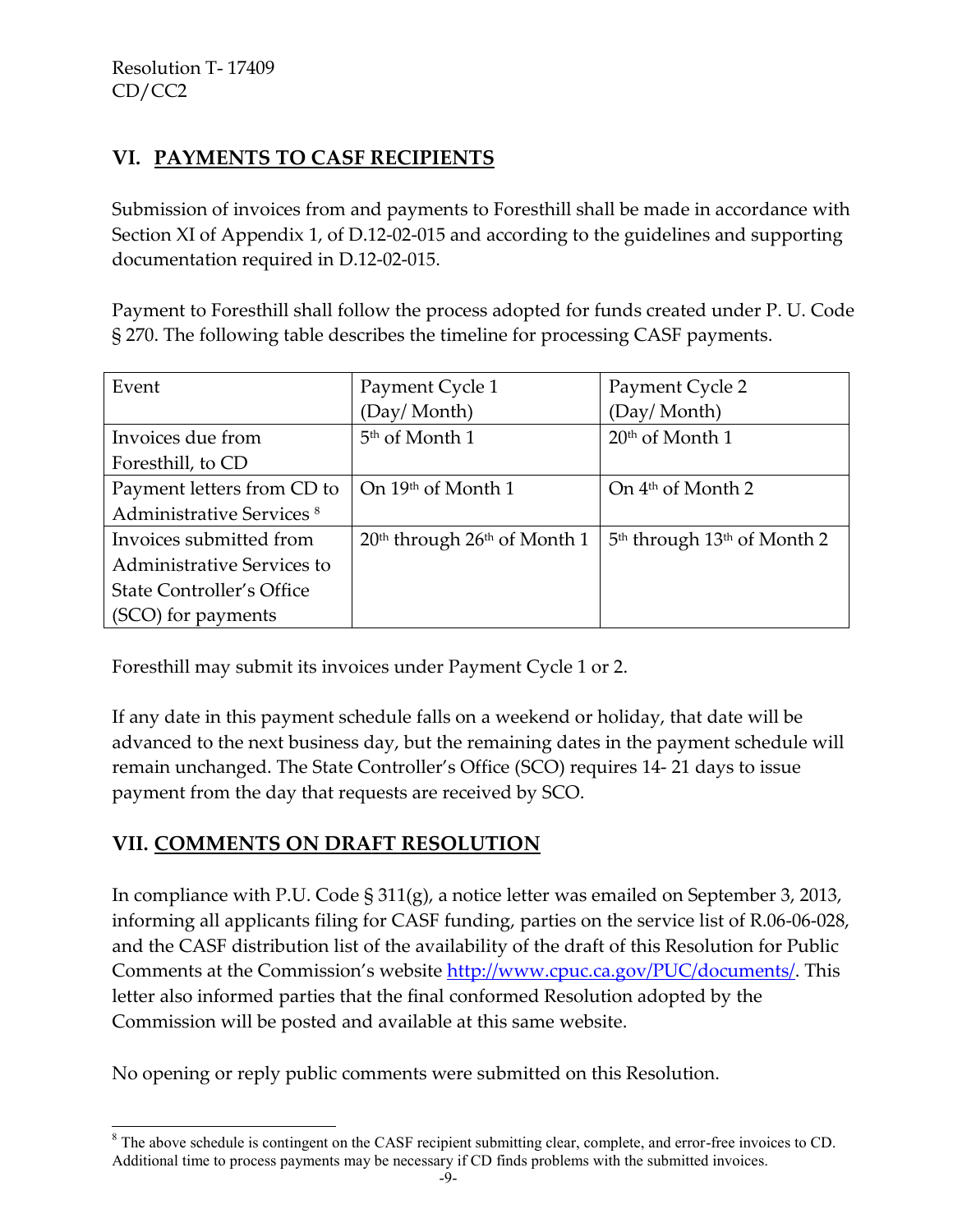## **VIII. FINDINGS**

- 1. On May 10, 2012, the Commission approved Resolution T-17362 which established the application deadlines for the CASF Broadband Infrastructure Grant Account and the Revolving Loan Account as follows: October 1, 2012, for unserved areas; February 1, 2013, for underserved areas not previously funded by the CASF and hybrid projects that cover both unserved and underserved areas; and, a date to be determined for projects in underserved areas where the existing broadband infrastructure was partially funded by a CASF grant.
- 2. Foresthill filed an application for CASF funding for its Big Dipper Project on January 31, 2013. The Big Dipper Project will upgrade the microwave radio sites which are currently providing internet access to the Iowa Hill area in order to provide high speed internet service over a 10.88 square mile area. The CBG impacted by the project area is: 060610202003.
- 3. CD posted the proposed project area map, CBGs and zip codes by county for the Big Dipper Project on the Commission's CASF webpage under "Pending New CASF Applications to Offer Broadband as of February 11, 2013." CD received no challenges to the proposed project areas.
- 4. CD reviewed and analyzed data submitted for the Big Dipper Project CASF grant application to determine the project's eligibility for CASF funding. This data includes, but are not limited to: proof of a CPCN from the Commission; descriptions of current and proposed broadband infrastructure; geographic information system (GIS) formatted shapefiles mapping the project areas; assertion that the area is underserved; number of potential subscribers and average household incomes; project construction schedule; project budget; proposed pricing and commitment period for new subscribers; and financial viability of the applicant.
- 5. CD reviewed the submitted shapefiles, which mapped the proposed broadband deployment using United States 2010 Census data and the California Broadband Availability Map, which is based on data as of June 30, 2012. This helped to verify the existence or nonexistence of broadband service and broadband speeds, where available.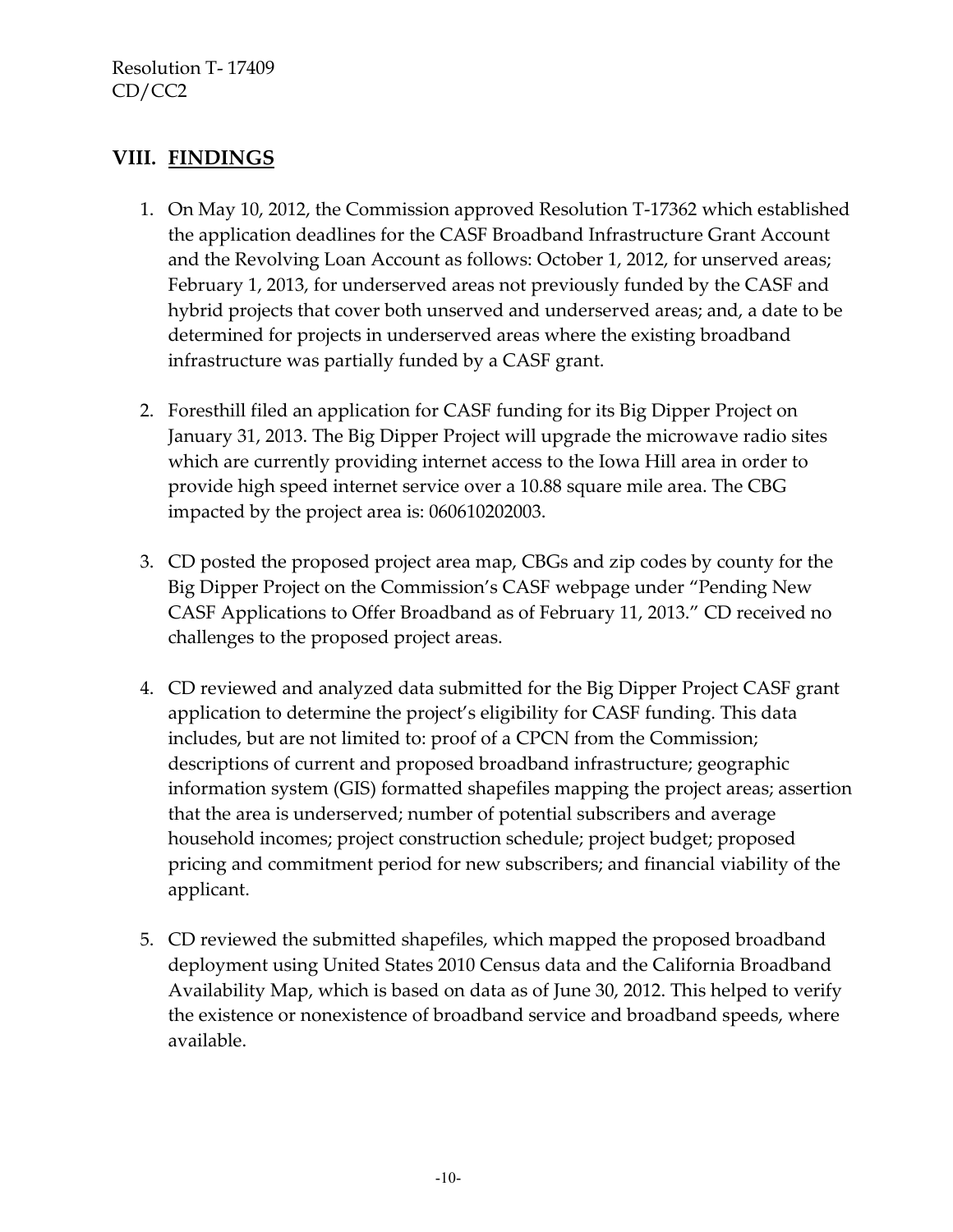- 6. Based on its review, CD determined that the project qualifies for funding under D.12-02-015 and recommends Commission approval of CASF funding for Foresthill's Big Dipper Project.
- 7. Foresthill is not required to post a performance bond because 40% of the total project cost will be financed through Foresthill's existing capital budget.
- 8. Foresthill is required to comply with all guidelines, requirements, and conditions associated with the granting of CASF funds as specified in D.12-02-015 and must submit the FCC's Form 477, as specified in Resolution T-17143.
- 9. The Commission finds CD's recommendation to fund Foresthill's Big Dipper Project as summarized in Appendix A to be reasonable and consistent with Commission Orders and, therefore, adopts such recommendation.
- 10. This project meets the criteria of the CEQA Guidelines § 15304(G), categorical exemptions for minor alterations to land.
- 11. A notice letter was emailed on September 3, 2013 informing all applicants filing for CASF funding, parties on the service list of R.06-06-028, and the CASF distribution list of the availability of the draft of this Resolution for public comments at the Commission's website: [http://www.cpuc.ca.gov/PUC/documents/.](http://www.cpuc.ca.gov/PUC/documents/)
- 12. This letter also informed parties that the final conformed Resolution adopted by the Commission will be posted and available at this same website.
- 13. No opening or reply public comments were submitted on this Resolution.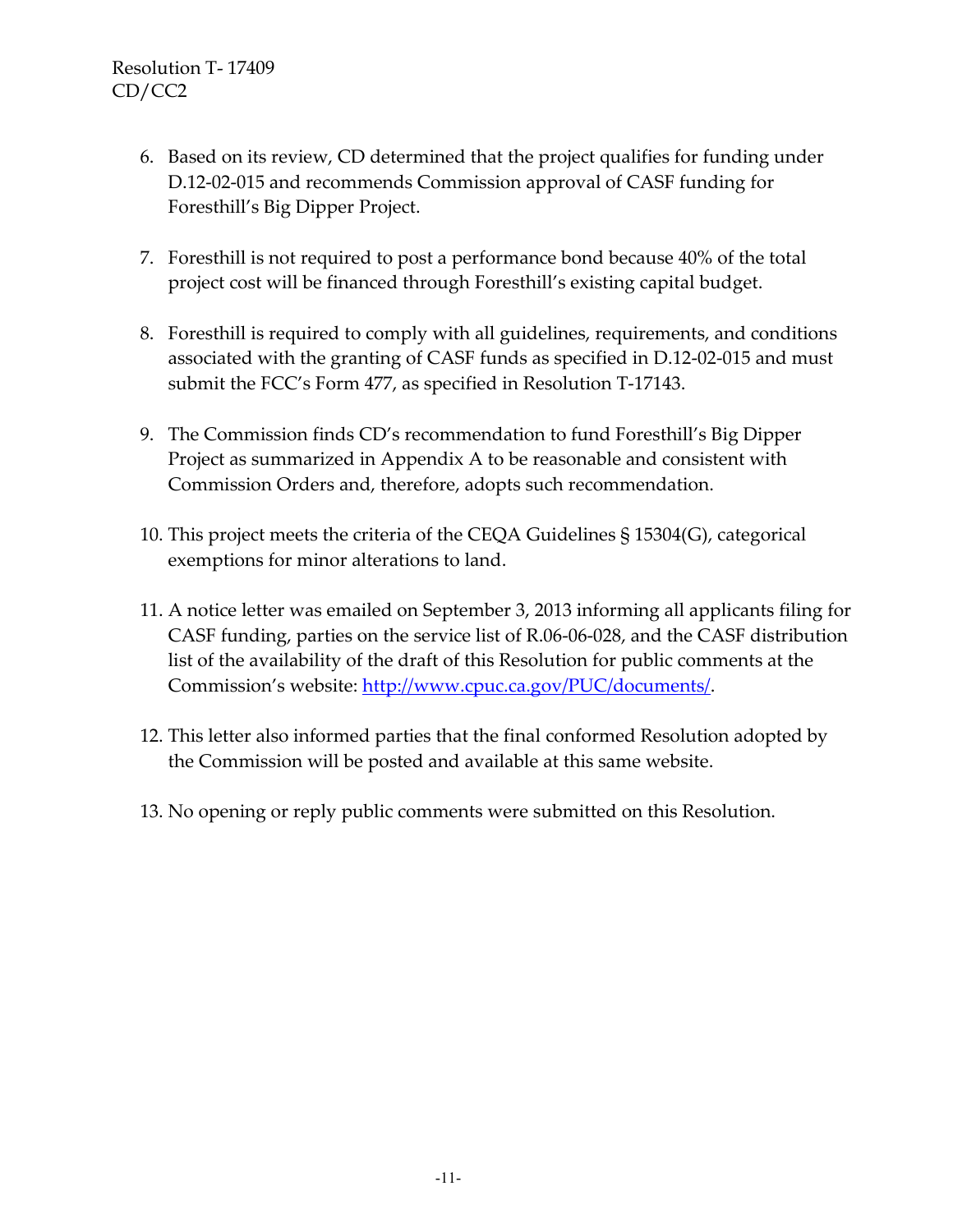#### **THEREFORE, IT IS ORDERED** that**:**

- 1. The Commission shall award \$117,000 from the CASF to Foresthill for the Big Dipper Project as described herein and summarized in Appendix A of this Resolution.
- 2. The program fund payment of \$117,000 for this underserved project shall be paid out of the CASF fund in accordance with the guidelines adopted in D.12-02-015.
- 3. Payments to the CASF recipient shall be in accordance with Section XI of Appendix 1, of D.12-02-015 and in accordance with the process defined in the "Payments to CASF Recipients" section of this Resolution.
- 4. The CASF fund recipient, Foresthill, shall comply with all guidelines, requirements and conditions associated with the CASF funds award as specified in D.12-02-015 and must submit the FCC Form 477, as specified in Resolution T-17143.

This Resolution is effective today.

I hereby certify that this Resolution was adopted by the Public Utilities Commission at its regular meeting on October 3, 2013. The following Commissioners approved it:

/s/ Paul Clanon

PAUL CLANON Executive Director

 MICHAEL R. PEEVEY President MICHEL PETER FLORIO CATHERINE J.K. SANDOVAL MARK J. FERRON CARLA J. PETERMAN **Commissioners**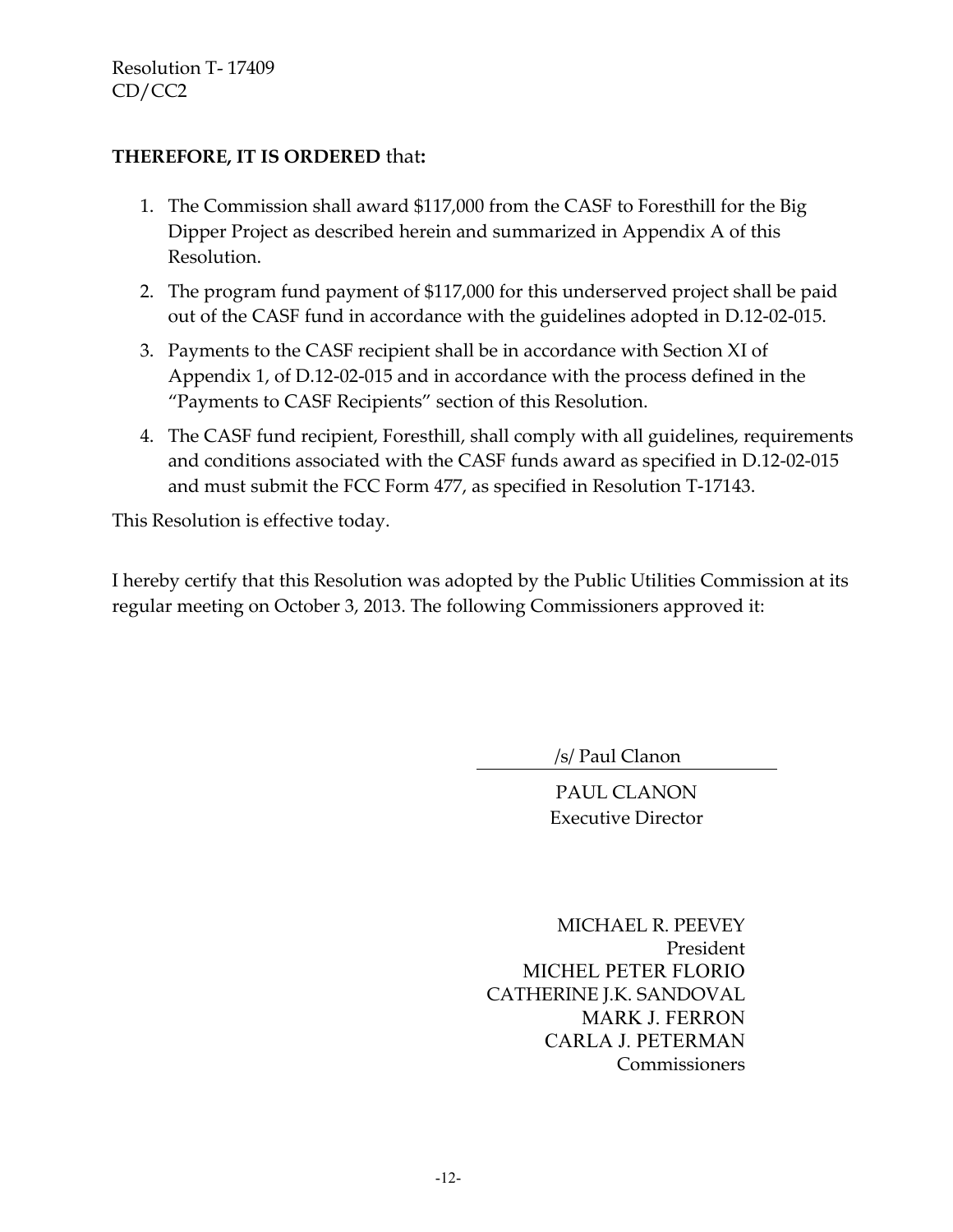#### **APPENDIX A Resolution T –17409 Foresthill Telephone Company Big Dipper Project Key Information**

| Project Name                                                         | <b>Foresthill Telephone Company Big</b><br><b>Dipper Project</b> |
|----------------------------------------------------------------------|------------------------------------------------------------------|
| Project Plan                                                         | Upgrade microwave radio towers                                   |
| Project Size (in square miles)                                       | 10.88                                                            |
| Download/ upload speed (in Mbps)                                     | $10 \text{ Mbps} / 3 \text{ Mbps}$                               |
| Location                                                             | <b>Placer County</b>                                             |
| Community Name                                                       | Iowa Hill                                                        |
| CBGs/Household Income                                                | 060610202003/ \$33,250                                           |
| Zip Codes                                                            | 95713                                                            |
| <b>Estimated Potential Subscriber Size</b><br>Households/Subscribers | 84                                                               |
| Deployment Schedule (from Commission<br>approval date)               | 5 months                                                         |
| Proposed Project Budget                                              |                                                                  |
| Total                                                                | \$195,000                                                        |
| Amount of CASF Funds requested (60%)                                 | \$117,000                                                        |
| Internally funded (40%)                                              | \$78,000                                                         |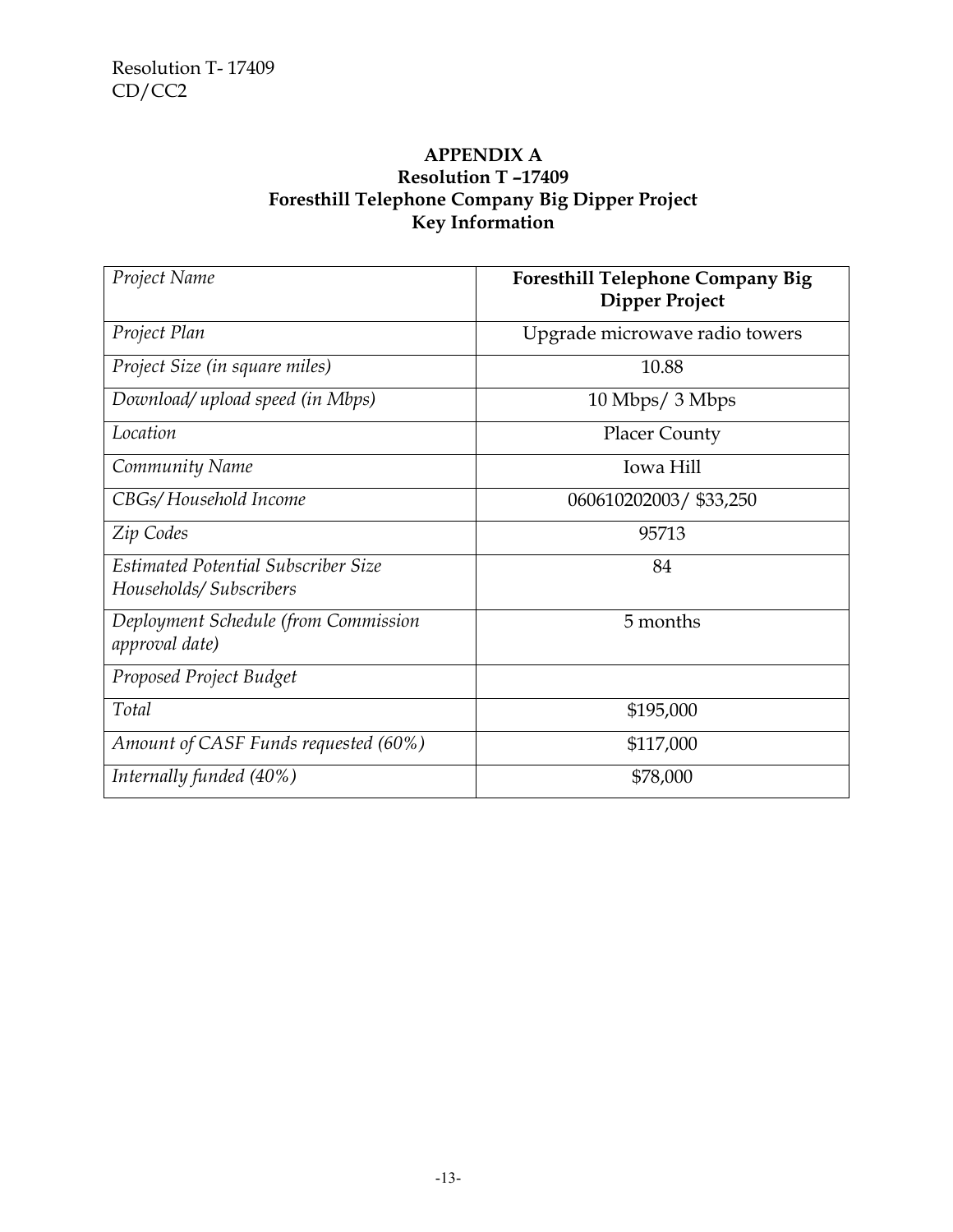